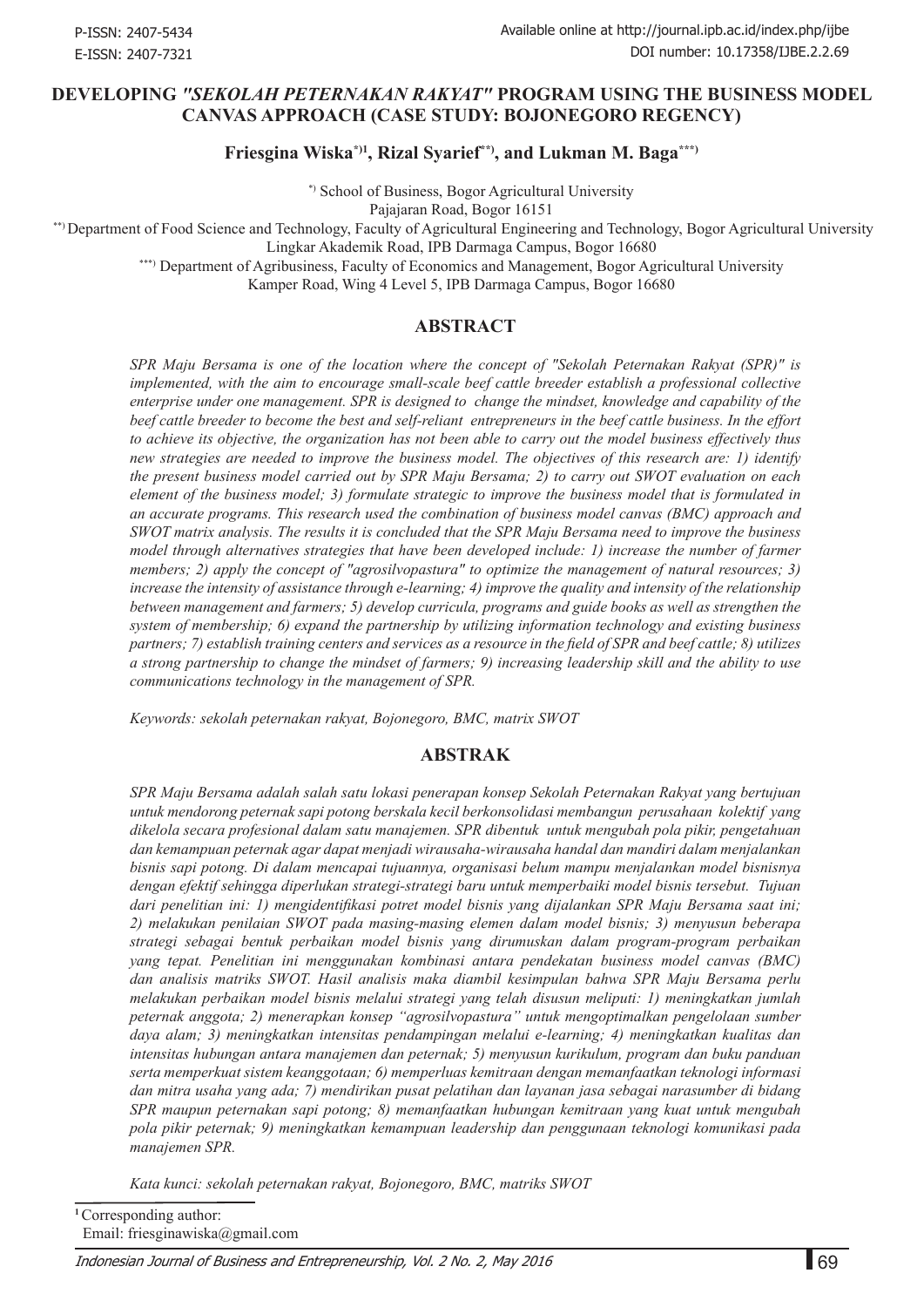# **INTRODUCTION**

*"Sekolah Peternakan Rakyat"* (SPR) is a program intended to develop cattle breeder to be self-reliance and be able to synergize through the knowledge. The presence of the SPR program is an effort to improve the Indonesian husbandry pattern which 98% is dominated by community husbandry (BPS, 2013), the breeder carried out the breeding activity in a small scale, not in a group, without educational knowledge and not in business oriented as yet. The result in low competition and bargaining position of the breeder is due to worst animal husbandry management, productivity, and low product quality (LPPM IPB, 2015).

The establishment of SPR based on three major concepts i.e. bonding (change the breeder mindset through education), bridging (bridge the gap between the breeder to collaborate) and networking (have an external network as a social capital). SPR is designed distinctively to the previous existing breeder group in Indonesia. Breeders are no longer the object of the topdown government support, but become the subject who have their deliverance to decide their own future. SPR become a forum for the breeder that enable them have business together and independently be a smart breeder. Through the knowledge that they gained from the SPR, it is expected that together the breeder could be self-supported to fulfill their own need such as providing the need in raising livestock, manage, selling and earning profit. The role of the government is just as facilitator that fulfil the breeder needs in implementing the SPR program while the academician works closely with the breeder in four year period. The first year is for strengthening the institution, in the second and third year of accompaniment, the breeder will be given the knowledge and technology, technically or nontechnically. In the fourth year, the breeder will be given the liberty to run business together through a collective corporation that will be independently managed by the breeder. These were the basic of the background of the name "school" given to the SPR, as the school program could be given anywhere and anytime because working closely together is carried out unlimited within an informal condition.

The chosen area as the location to implement the SPR concept is SPR Maju Bersama at Kedungadem district Bojonegoro regency. Expert considered that compared to other SPR in other location, this SPR has the best progress. However, the "school" program carried out by the SPR Maju Bersama has not been effectively implemented so that it affected the output process expected by the organization. The internal organization invalidity caused the improper coordination between the management and members. The "school" program is restricted by an unprepared curriculum and program schedule, limited distance, time and budget and insufficient SPR "school" facility. On the other hand the awareness of the breeders to absorb knowledge is still low, most of them joined the SPR because they expect to obtain government support or from other party for personal needs.

This pointed out that the organization has not been able to reach the SPR expected target at the first and second year of accompaniment, where the organization should have been able to establish strong institution and have better capability of raising livestock. The cattle breeder has not significantly affected by the SPR program in improving their knowledge, mindset and skill.

The development could be achieved if the organization is aware of the present implemented "school" business model, so that the SPR Maju Bersama could easily make improvement on the planned development and coinciding target. A business model reflected a strategic choice and operational implication that assists an enterprise to communicate, analysis, test and validate a cause and effect contact due to the chosen strategy. (Shafer et al. 2005). Due to its function a Business Model could be devided into three i.e. business model as a process, as a business component and as business strategy for an enterprise (Kastelle, 2012). The present developed business model designed by Osterwalder (2010), Johnson (2010), Abdekjafi (2013) is focussed at value invention concept. Business model canvas (BMC) developed by Osterwalder and Pigneur is one of the popular business model approach being used.

This business model is applied not only by profit oriented enterprise but also by not profit enterprise like SPR. Nine elements arranged in a canvas could assist an organization described the present running business model, so that new strategies could be introduced easily through improvement of the business model. The business model improvement could fill up the gap by availing some alternative business model described as future programs. (Tian and Martin, 2012). This was the basic background for the research on "People School Farm" Development Program through Business Model Canvas Approach. (Case Study: Bojonegoro Regency)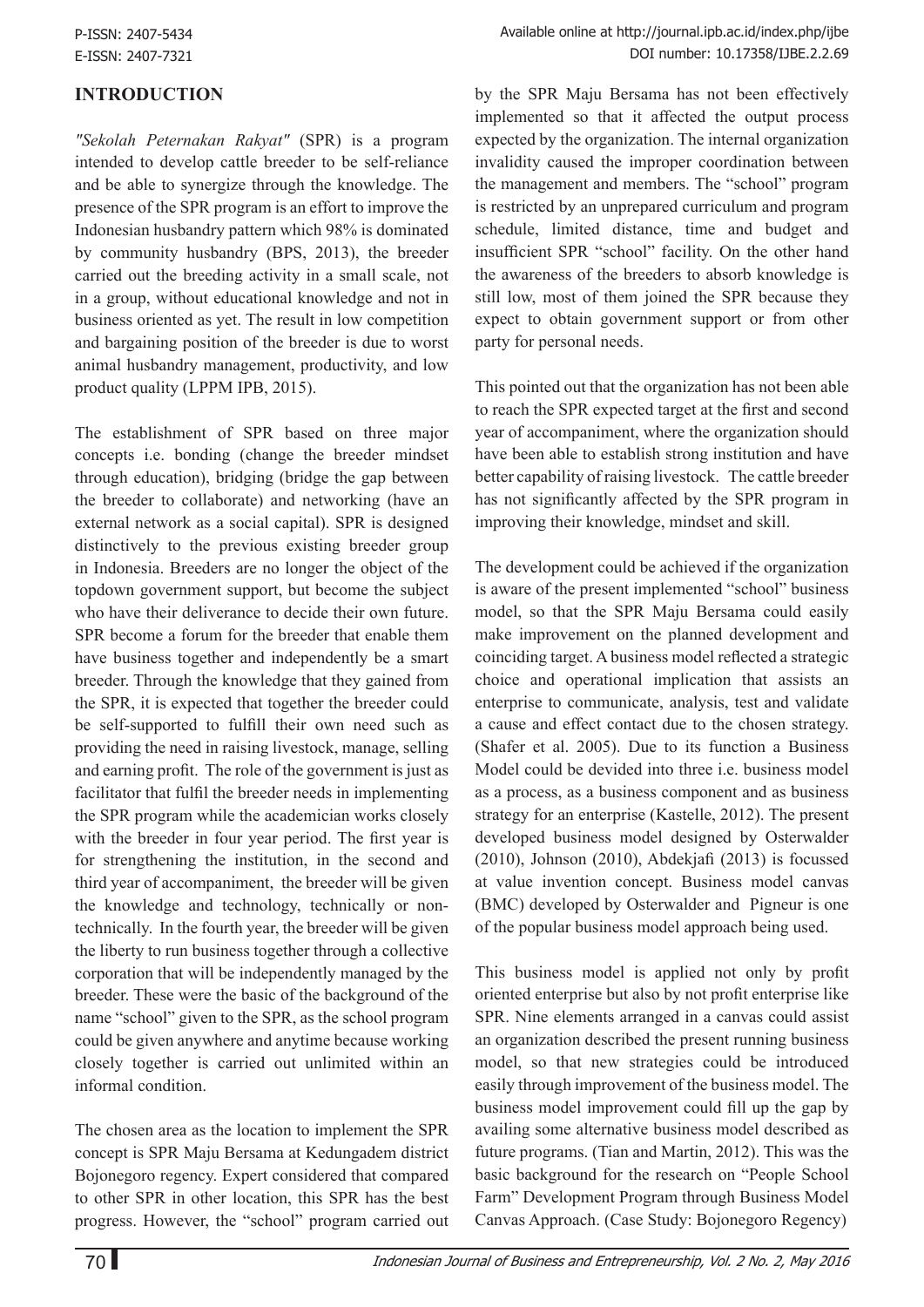P-ISSN: 2407-5434 E-ISSN: 2407-7321

The research is expected to be able to assist the SPR to be developed as a place for local breeder to increase their product competitive potency and selling value through a suitable business model school. Beside, as solution to the problem of availability of national meat.

The objectives of the research are: 1) To identify the present business model portrait carried out by SPR Maju Bersama; 2) To evaluate SWOT analysis on each element in business model; 3) To arrange strategy as a form of accurate improvement of the business model.

#### **METHODS**

The research was carried out at the SPR Maju Bersama location, Kedungadem district, Bojonegoro regency, East Jawa. It was a three months research that started in November 2015 to Januari 2016. Data being used in the research is Primary data obtained from field observation and direct interview, with 10 internal and 3 external respondents involved in the SPR Program. The internal respondents consist of a manager and 9 members of the Board of Cattle Owner (DPPT) SPR Maju Bersama, while external respondents consists of an SPR expert, (SPR coordinator from LPPM IPB), while 2 from Animal Husbandry and Fishery Agency of Bojonegoro regency. The interview was carried out referring to the prepared questionnaire in a focus group discussion (FGD). During the research four times FGD with the internal respondents at the SPR

Maju secretariat in December 2015. Beside, secondary data obtained through literature study and supporting document related to this research was also being used.

At the early stage of this research an analysis on the environment and organizational internal business activity was carried out using nine BMC elements looking into the customer segment, proposition value, distribution channel, customer relationships to improve the sale of product and service (Figure 1). The four elements were clearly depicted because it will decide the value obtained by the enterprise to present revenue streams. The management of key resources availability element, kind of activity that could become the key activities, and key partners who could assist the efficiency and the last element is the cost structure (cost relationship) for the organization operational. In BMC the term left and right brain, whereas left brain directed the efficiency of an enterprise and the right brain showed the value offered by the enterprise to its client. Each BMC element linked to each other, so that any change took place in one element could affect the other element.

The next step is to identify the factors the affected internal and external environment in each element on SPR Maju Bersama business model. This was carried out by SPR Maju Bersama through depicting the strength, weakness, opportunity, and threat based on the result of the questionnaire, FGD and direct observation.



Figure 1. Business Model Canvas (Osterwalder dan Pigneur, 2014)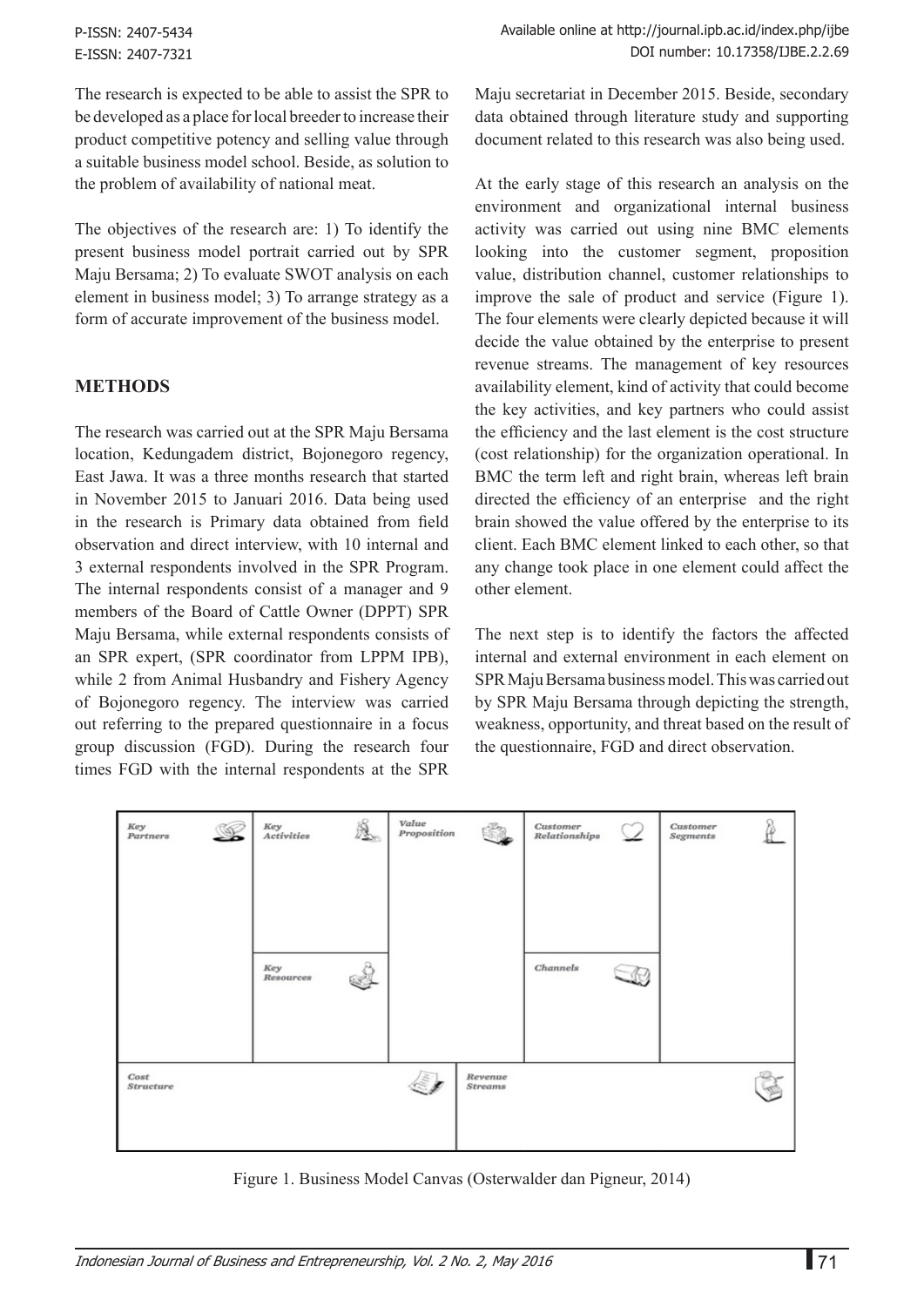From the outcome of this framework (Figure 2), some factors were chosen to be the strategic issue in the SPR Maju Bersama business model development. These issues later were analysed through matrix the Strengths, Weaknesses, Opportunities, and Threats (SWOT) Rangkuti (2011) by putting together the strength with the opportunity (SO strategy), the Strength with the threat (ST strategy), the Weaknesses with the opportunity (WO strategi) and the Weaknesses and the threat (WT strategy). The combination between BMC and SWOT will enable to obtain the outcome of more focused and sharp SWOT evaluation. The combination of the two analysis means could complement each other, where BMC is used to evaluate the integration, the entire business model and SWOT is used to look into the entire elements components in detail so that directive for business model renewal will be more effective. The outcome of the SWOT analysis could create strategic alternatives that is used as basic reference in the new business model formula for "school" development program which was further clarified through improved programs.

## **RESULT**

## **Program Portrait of SPR Maju Bersama "School"**

At present, there are 85 breeders (Customer segments) from the "school" program of SPR Maju Bersama who are elligible to be the member of SPR. To be a member of SPR, a breeder should have 1–5 cows and residing at Kedungadem district, specifically at Drokilo village and Sidorejo. The offered Value propositions are three basic major benefits that cover the role of SPR as accompaniment for the breeder to be self-reliant and properly synergize through a business oriented knowledge (bonding), SPR as a connector for the breeder to collaborate in establishing a collective enterprise under single professional management (bridging) and SPR expose network between breeder and external client (networking). At present, the bonding activities are very much depends to the academician while distance, time and operational cost are obstacles in the implementation. The bridging concept has been carried out although most of the activities do not go through the SPR, however, the collaboration among the breeders to establish an enterprise is significant. The SPR Maju Bersama has already vast grass area which is the result of communal green planting feed.

Manure processing has been started and applied to SPR grass area. In the networking concept, the presence of Bojonegoro district regional government and IPB academician has indirectly gained the community trust on the existence of SPR Maju Bersama, so that it is easier for the organization to establish cooperation with strategic business partners.

In communicating the value proposition, SPR Maju Bersama is using the word of mouth method, besides using telephone and sms services. The method is used to inform the member of the activity agenda and coordinate with the business partners. To communicate widely on SPR Maju Bersama activities, face book is being utilized, unfortunately the account has not been properly managed. While for distribution flow, SPR Maju Bersama presented the value proposition through routine meeting and accompaniment in terms of concept, field practice as well as discussion forum in the field of animal husbandry. SPR Maju Bersama established the relationship with its member through personal assistance. A relatioship that based on direct interaction with its customers. SPR Maju Bersama established the customer relationships through membership, routine meeting between the members and the administrators, and also through the founded group. These for element should be outlined clearly as these will determine the value gained by the enterprise to obtain revenue stream.

At present, income flow of SPR Maju Bersama comes from the support of the regional government through the APBD fund allocated for the Fishery and Animal Husbandry Agency of Bojonegoro district, membership contribution, and honorarium for the resource persons from other Regencies/Provinces in a visitation to SPR Maju Bersama. There is no income flow from the customer segments, because the members do not pay for anything that they gained from the "school" program. For the continuance of the SPR program did not get momentary support from the regional government but physical resources such as feed raw material, greenery seedlings, equipment and feed processing machine. The contribution from the members is collected only if the SPR Maju Bersama has other matter that is not supported by the PEMDA, while the income from the manure and greenery sale are not continue. Honorarium for the resource persons as a form of gratitude is given by the people from the other local governments visiting the location of SPR Maju Bersama to learn SPR. Accordingly, SPR is established by the central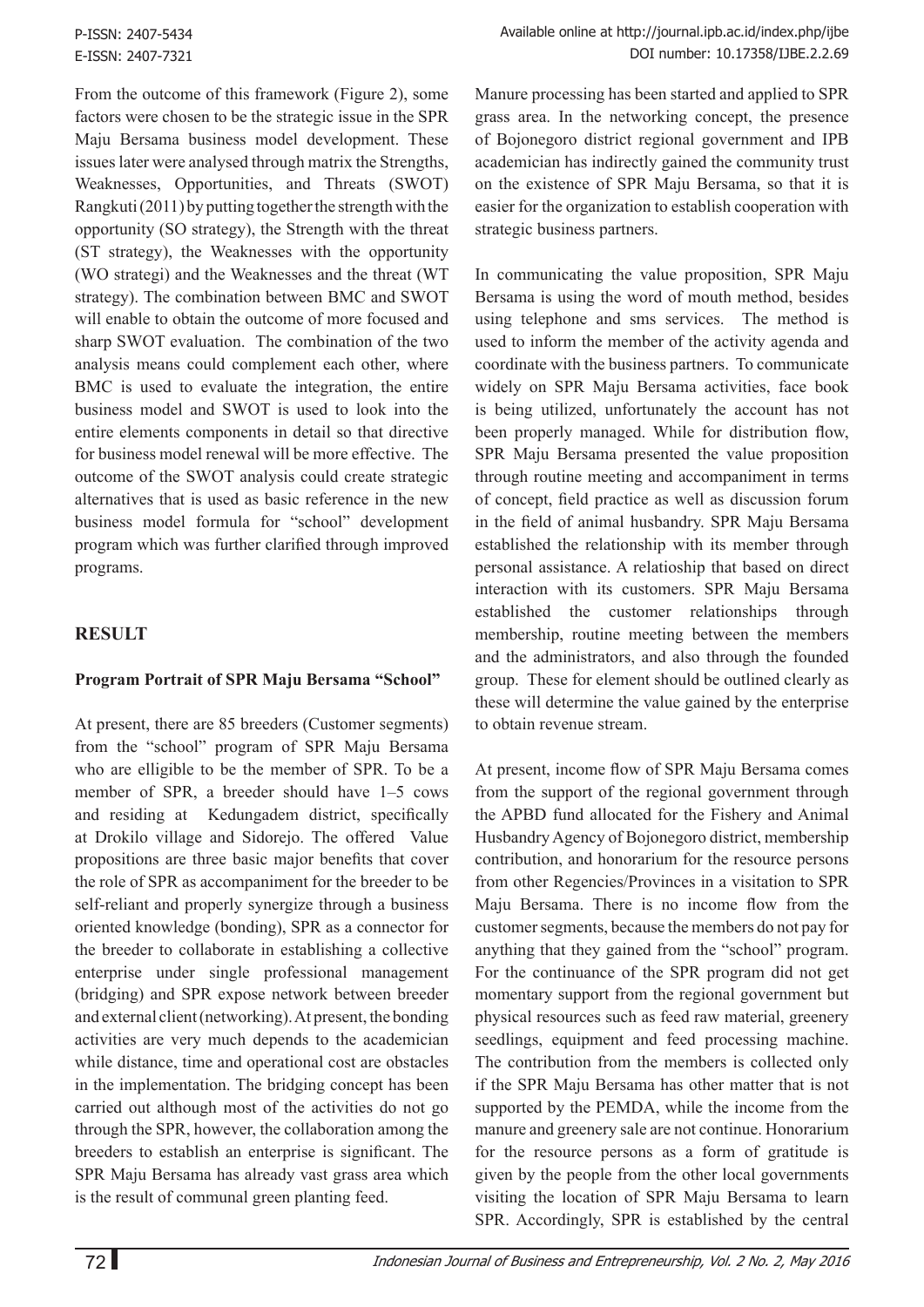government to be applied by a number of areas which have livestock potentials, and SPR Maju Bersama is a Pilot SPR which is considered to be the most advanced compared to SPR in other areas.

To run its business model the SPR Maju Bersama has some key resources such as physic, financial, intellectual and human resource. In terms of physical resource the organization has 1 unit secretariat office, feed processing equipment, A 5 Ha area of Elephant Grass (Napier grass; Pennisetum purpureum), and 30 communal cage. However, the SPR has not beef cattle as sample yet so that during the practice 966 cattle belonging to the members were taken in turn as sample. As intellectual resource SPR Maju Bersama has the database of total number of breeder members and number of cattle they own. However, the database has not been properly managed because data updating is rarely done especially the number of cattle belonging to the member. The existence of SPR as a government program also raised the community trust, especially investor to cooperate with SPR Maju Bersama. The "school" concept and curriculum is the most important assets in the implementation of SPR. Unfortunately, the SPR curriculum has not been given in a form of a book but usually it was given directly in the field as training and practice matters. The present SPR Maju Bersama "school" business program model in Figure 3.

To make the business model running, the SPR Maju Bersama has to implement major activities i.e. carried out the "school" program theoretically and practically in the field. The "school" is carried out not as a conventional school, the SPR is not carried out daily inside a room but it can be done everywhere even at a coffee shop. 3 months of academician assistance is implemented based

on the invitation of the local Pemda. While other vacant time is filled out by the Animal Husbandry Agency of Bojonegoro or manager or DPPT administrator which has been divided according to their expertise. This activity is carried out minimum twice week at a routine meeting. In the implementation, this program has not been running effectively as scheduling and socializing has not been arranged properly. This organization also focused on promotion activity through trying to cooperate with some strategic clients. However, the activity is still traditionally carried out without using the advanced information technology. This is inefficient due to distance, time and promotion coverage. Thus, in terms of other activities, the management of SPR has conducted an SPR program socialization to assess the "school" implementation carried out by SPR Maju Bersama whose program is in line with the other local governments aiming to establish SPR in their areas and the investors.

In the development of "school" program, the role of various partners who had pushed the implementation of model business was very important such as the Bojonegoro district pemda as the facility provider for the SPR activity, IPB academician as accompaniment in knowledge transferring for 4 consecutive years and village administrators who provide the facilities and infrastructure in the implementation of the "school program. Key resources, key activities and key partnerships elements management determined the budget spent by SPR Maju Bersama to run its business model. The budget structure of the SPR Maju Bersama business activity covers operational routine budget covers manager and DPPT salary, SPR secretariat monthly cost of electricity.

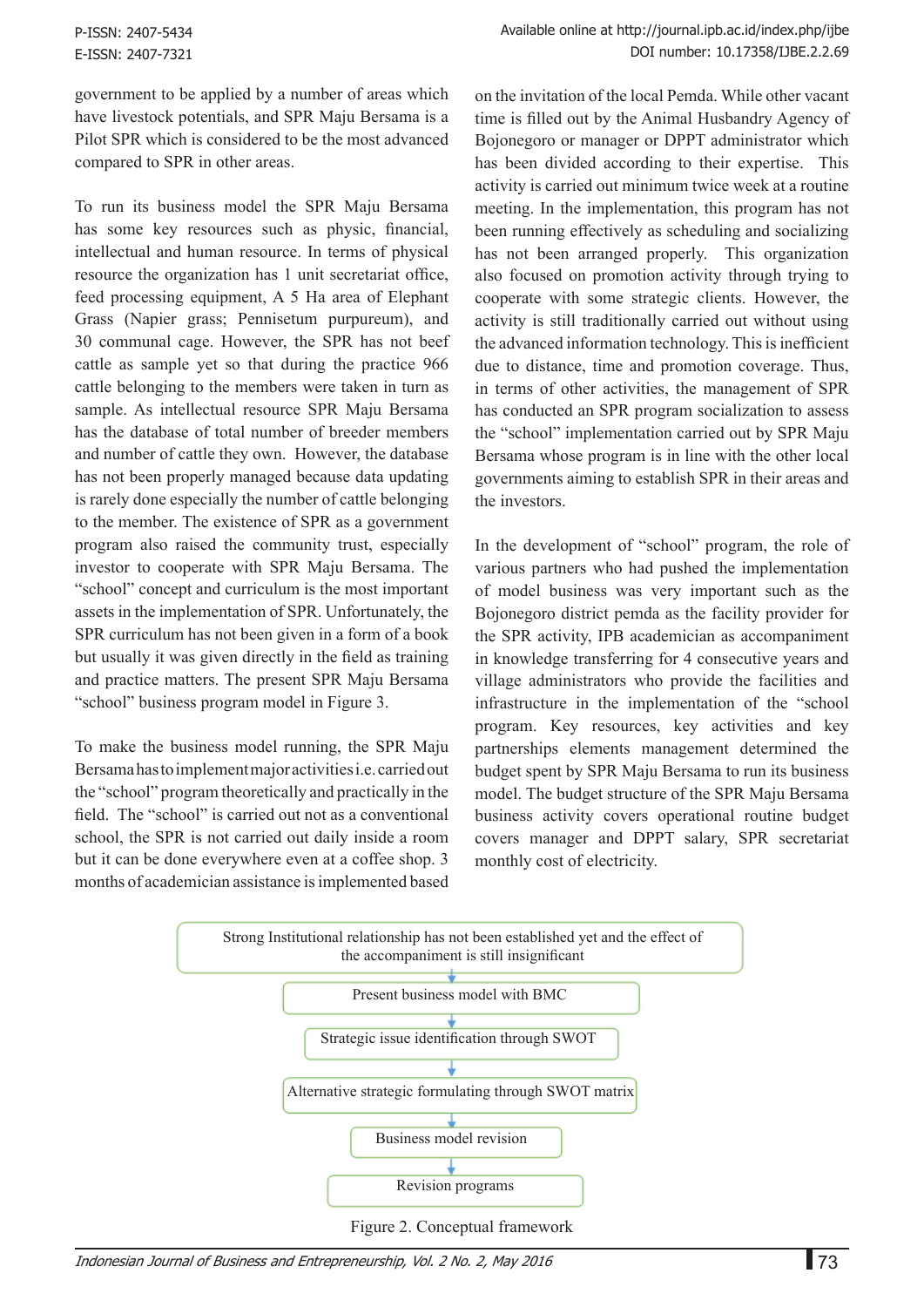

Figure 3. The present SPR Maju Bersama "school" business program model

- a. SPR program implementation cost that covers academician honorarium, cost of building and equipment to do presentation such as laptop, LCD projector and cost for consumption/refreshments for members and guests in each meeting.
- b. SPR program operational that cover purchase of raw material, fuel and equipment for field practical and land leasing.

## **SWOT Evaluation on Each BMC Element of "School" Business Model and SWOT Matrix Analysis**

After identifying the SPR Maju Bersama BMC program Elements of "School" Business model at present, the next step is carried out an outline towards the strength, weakness, opportunity and treat on each of the BMC elements. SWOT evaluation on each BMC elements in "school" program in Table 1.

Strategic issues in matrix SWOT are chosen based on the result of questionnaire, interview and direct observation on the SPR condition. The result of the analysis is formulated into some strategic alternatives, as shown in Table 2.

#### **SPR Maju Bersama Business Model " School" Improvement**

Improvement or business model reformation is very important for the success of an enterprise that will enable the enterprise to adapt the change in the market or a competitive environment. Beside it can also improve and establish the internal organization of the enterprise. (Casadesus and Ricart, 2010). Some studies stated a business model innovation should be able to synchronize internal competence or adapt the external changes such as technology development (Chesbrough, 2010) or change the consumers values (McGrowth, 2010).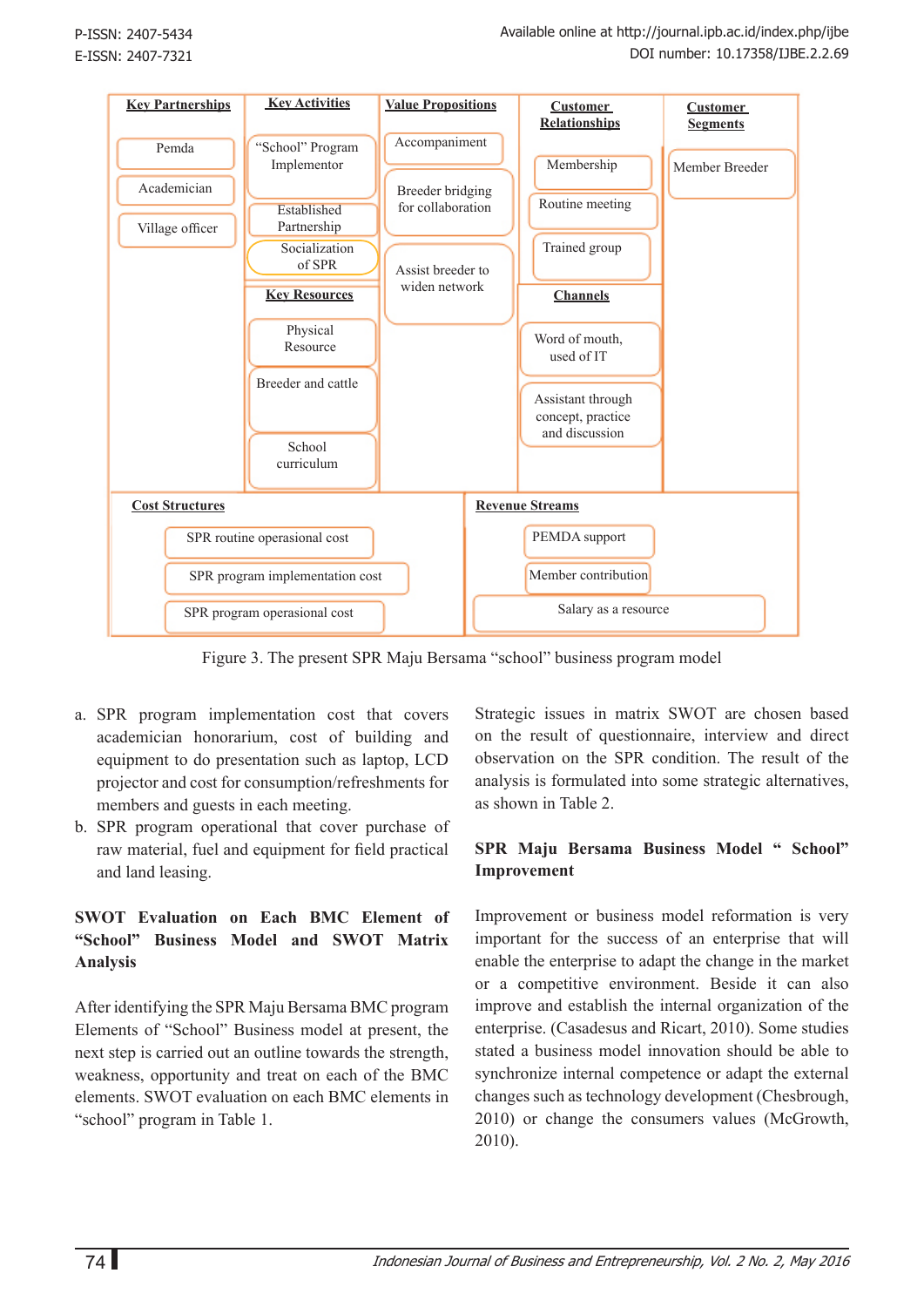| Element                   | Strength                                                                         | Weakness                                                                                                           | Opportunity                                                                                       | Threat                                                                                                           |
|---------------------------|----------------------------------------------------------------------------------|--------------------------------------------------------------------------------------------------------------------|---------------------------------------------------------------------------------------------------|------------------------------------------------------------------------------------------------------------------|
| Customer segments         |                                                                                  | Discrepancy between<br>the curriculum and<br>member needs                                                          | Breeder cognizant to<br>compete and many<br>breeder who has not<br>joined in                      | Wrong community<br>perception on<br>"school" program                                                             |
| Value proposition         | bonding, bridging and<br>networking concepts                                     | Assistance constrained<br>distance, time and cost                                                                  | Founded by PEMDA<br>and academician for<br>four years                                             | Cooperation with<br>PEMDA and<br>Academician has time<br>limit, breeder mindset<br>that is not easy to<br>change |
| Channels                  | Direct two ways<br>communication                                                 | Bad coordination and<br>inefficient                                                                                | Development of<br>of information and<br>communication<br>technology                               | Expensive cost of<br>communication<br>infrastructure                                                             |
| Customer<br>relationships |                                                                                  | Weak and lack of<br>collaboration activities<br>the membership<br>system                                           | Electronic<br>communication<br>media as a place for<br>discussion /sharing<br>info                | Breeder choose other<br>profitable activity                                                                      |
| Revenue streams           | Has more than one<br>income source                                               | Has not had an<br>independent<br>continuous source of<br>income yet                                                | Opportunity to obtain<br>funding through a<br>cooperation with new<br>customer                    | APDN funding often<br>late and complicated<br>bureaucracy system                                                 |
| Key resources             | The SPR status as a<br>government program<br>brings about the<br>community trust | Insufficient<br>infrastructure, physic<br>and human resource,<br>legal agency and<br>curriculum (key<br>resources) | Government made<br>the SPR as a national<br>program. Abundant<br>nature resource in<br>Bojonegoro | Difficult to reach<br>agreement, as land<br>owner is reluctant to<br>let their land                              |
| Key activities            | Manager and<br>DPPT initiative in<br>motivating member<br>involvement            | <b>Improper Program</b><br>scheduling and<br>communication                                                         | Advance technology<br>and communication<br>media in Animal<br>husbandry                           | Breeder has other<br>major activity                                                                              |
| Key partnerships          | Has strong<br>strategic partners                                                 | SPR management and<br>relationship with some marketing is still weak could help to widen                           | The present partner<br>the SPR network                                                            | Time dependency<br>toward partner                                                                                |
| Cost Structure            | Efficient managing<br>cost                                                       | Increasing operational<br>cost                                                                                     | Animal husbandry<br>technology and<br>communication can<br>safe cost                              | Many unpredictable<br>costs                                                                                      |

Table 1. SWOT evaluation on each BMC elements in "school" program

Based on the SWOT analysis matrix, SPR Maju Bersama has the opportunity to increase the number of its member by requesting the breeder around Kedungadem to join and follow the school" program offered by SPR. SPR Maju Bersama assists the other local governments from other areas and parties which require training and information regarding SPR as new customer segments through training activities and services from the resource persons offered by SPR Maju Bersama.

The increased customers need wide promotion and SPR facilities development in the implementation of "school" program. To create a value proposition that is in line with the SPR concept and the members' demand, SPR Maju Bersama need to do some improvement. Learning system in the internal organization needs to be straightened up immediately, to overcome distance and time limit in the accompaniment implementation. In the effort to solidify the management and member relation improvement is also needed. Further relation could be carried out through intensive collaboration. (Machacha, 2008).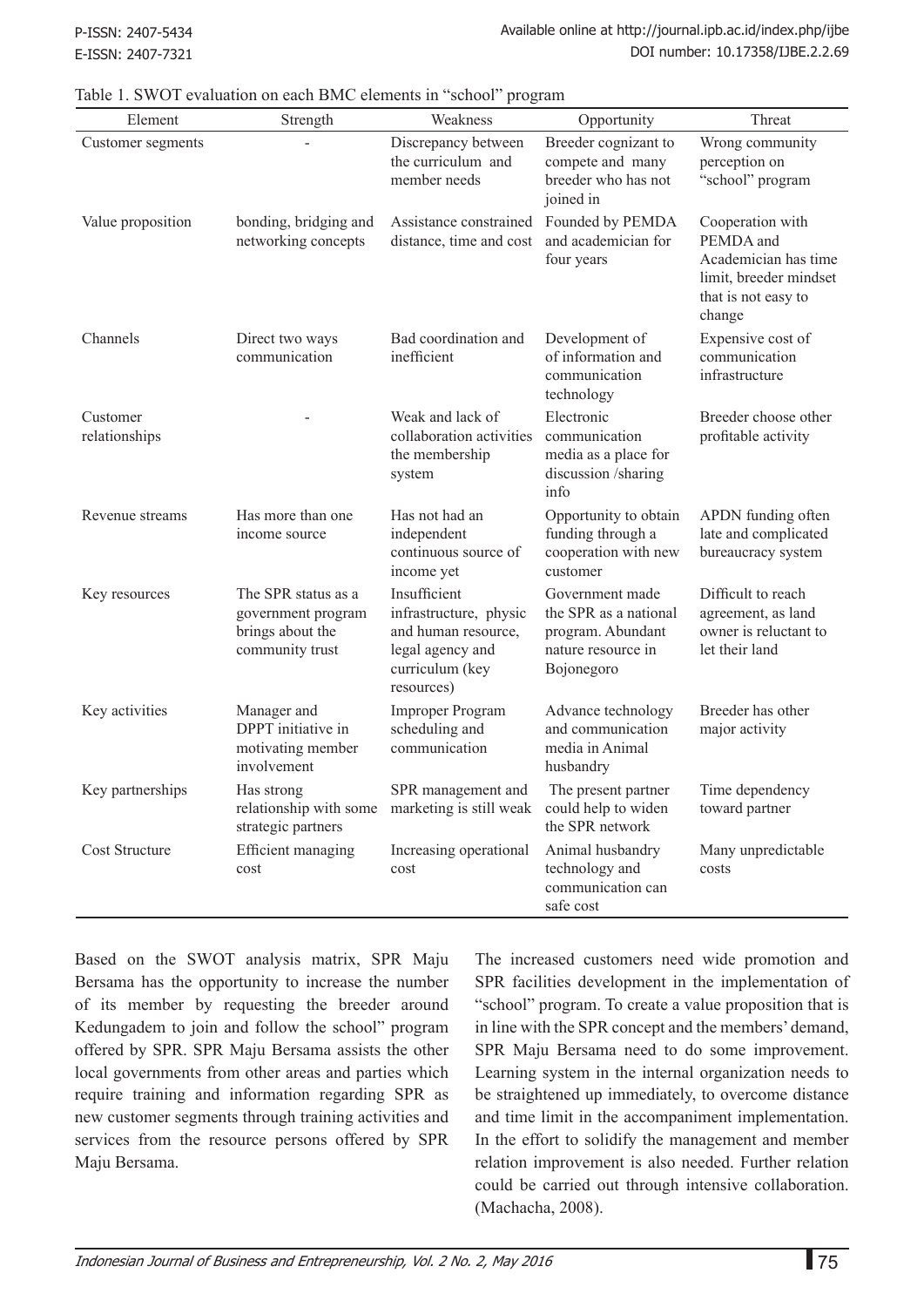In the effort to improve the communication quality and intensity with its members, the organization could take the advantage of various modern internet based communication services such as instagram, line, whatsApp, email, website and blog. This Media could be used as discussion, promotion and marketing media for the SPR product and it will also give efficient operational cost, time and effort. Effective communication and high meeting intensity is the key to the success of manager and customer relationship. Long-term relationship will also increase customer's trust to the enterprise (Bell, 2005) so that skepticism to market product in a management could be avoided. SPR Maju Bersama could implement programs that could develop human resource and at the same time as a place for the breeder to strengthened the relationship

with the SPR management. Human development activities could become an alternative to carry out such edu-trip, , fieldtrip, gathering, event, or a contest that motivate the breeder to collaborate and present their creative ideas. Due to the fast technology development especially in the field of communication, SPR Maju Bersama could take the advantage to compile an SPR Maju Bersama digital handbook (e-book). The existing of an ¬e-book could be a way of SPR to keep the relation with its consumers because the book could explain in detailed how the SPR concept is carried out so that the activity could be implemented in line with the SPR vision. Accurate technology recommendation at the breeder level will determine the implemented program (Kariyana, 2014). SPR Maju Bersama "School" business model Improvement in Figure 4.

| Table 2. SWOT Matrix |  |  |
|----------------------|--|--|
|----------------------|--|--|

| TAUIT 2. D WUT IVIAIIIA                                                                                                                                                                                                                                                                                                                                                                                                      |                                                                                                                                                                                                                                                                                                                                                                                      |                                                                                                                                                                                                                                                                                                                                                                                                                                                                                                                                                                                                               |
|------------------------------------------------------------------------------------------------------------------------------------------------------------------------------------------------------------------------------------------------------------------------------------------------------------------------------------------------------------------------------------------------------------------------------|--------------------------------------------------------------------------------------------------------------------------------------------------------------------------------------------------------------------------------------------------------------------------------------------------------------------------------------------------------------------------------------|---------------------------------------------------------------------------------------------------------------------------------------------------------------------------------------------------------------------------------------------------------------------------------------------------------------------------------------------------------------------------------------------------------------------------------------------------------------------------------------------------------------------------------------------------------------------------------------------------------------|
| Internal factor<br>External factor                                                                                                                                                                                                                                                                                                                                                                                           | Strengths-S<br>1. Bonding, Bridging and Networking<br>Concepts<br>2. Status of SPR as a government<br>program<br>3. Strong partnership                                                                                                                                                                                                                                               | Weaknesses-W<br>1. Problems in Mentoring due to the<br>obstacles in distance, time and costs<br>2. Weak membership system and lack<br>of collaborative activities<br>3. Having no independent income<br>sources<br>4. Inadequate infrastructure,<br>human resource corporation, and<br>curriculum<br>5. Not well-scheduled and well-<br>socialized Programs                                                                                                                                                                                                                                                   |
| Opportunities-O<br>1. Awareness of farmers in<br>competing with a number of<br>non-farmer members around the<br>location of SPR<br>2. Other parties' interests in learning<br>about SPR and livestock<br>3. Technological development in<br>information and livestock<br>4. Abundant availability of natural<br>resources in Bojonegoro<br>5. The current partnership is<br>involved in expanding SPR<br>cooperation network | S-O Strategy<br>1. Increasing the number of farmer<br>members by socializing three main<br>SPR concepts (S1, S2, O1, O3)<br>2. Applying the concept of<br>"agrosilvopastura" to optimize<br>the present human resource<br>management by empowering<br>human resources, having strong<br>partnership and advanced<br>technology in the field of livestock<br>(S2, S3, O1, O3, O4, O5) | W-O Strategy<br>1. Increasing the mentoring intensity<br>through e-learning $(W1, 01, 03)$<br>2. Increasing the quality and intensity<br>of the relationship between the<br>management and farmer members<br>(W1, W2, 01, 03)<br>3. Designing curriculum, programs,<br>modules and creating a stronger<br>membership system (W1, W2, W4,<br>W5, 03, 05)<br>4. Expanding the cooperation to<br>develop SPR infrastructure (W4,<br>(03, 05)<br>5. Establishing a training center<br>and services as the resources or<br>mentoring program related to SPR<br>or livestock farming (W3, O1, O2,<br>O <sub>5</sub> |
| Threats-T<br>1. Cooperation with the local<br>government and academicians<br>with a time limitation<br>2. Low capacity of the members in<br>utilizing technology<br>3. Difficulty in changing the mindset<br>of the farmers                                                                                                                                                                                                  | S-T strategy<br>1. Utilizing strong partnership to<br>slowly change farmers' mindset, so<br>that SPR will become the primary<br>activity (S1, S2, S3, T1, T3)                                                                                                                                                                                                                        | W-T strategy<br>1. Elevating the leadership capacity<br>of the management and farmers'<br>knowledge on the utilization of<br>communication technology through<br>workshops and a curriculum<br>addition $(W1, W2, W4, T2)$                                                                                                                                                                                                                                                                                                                                                                                    |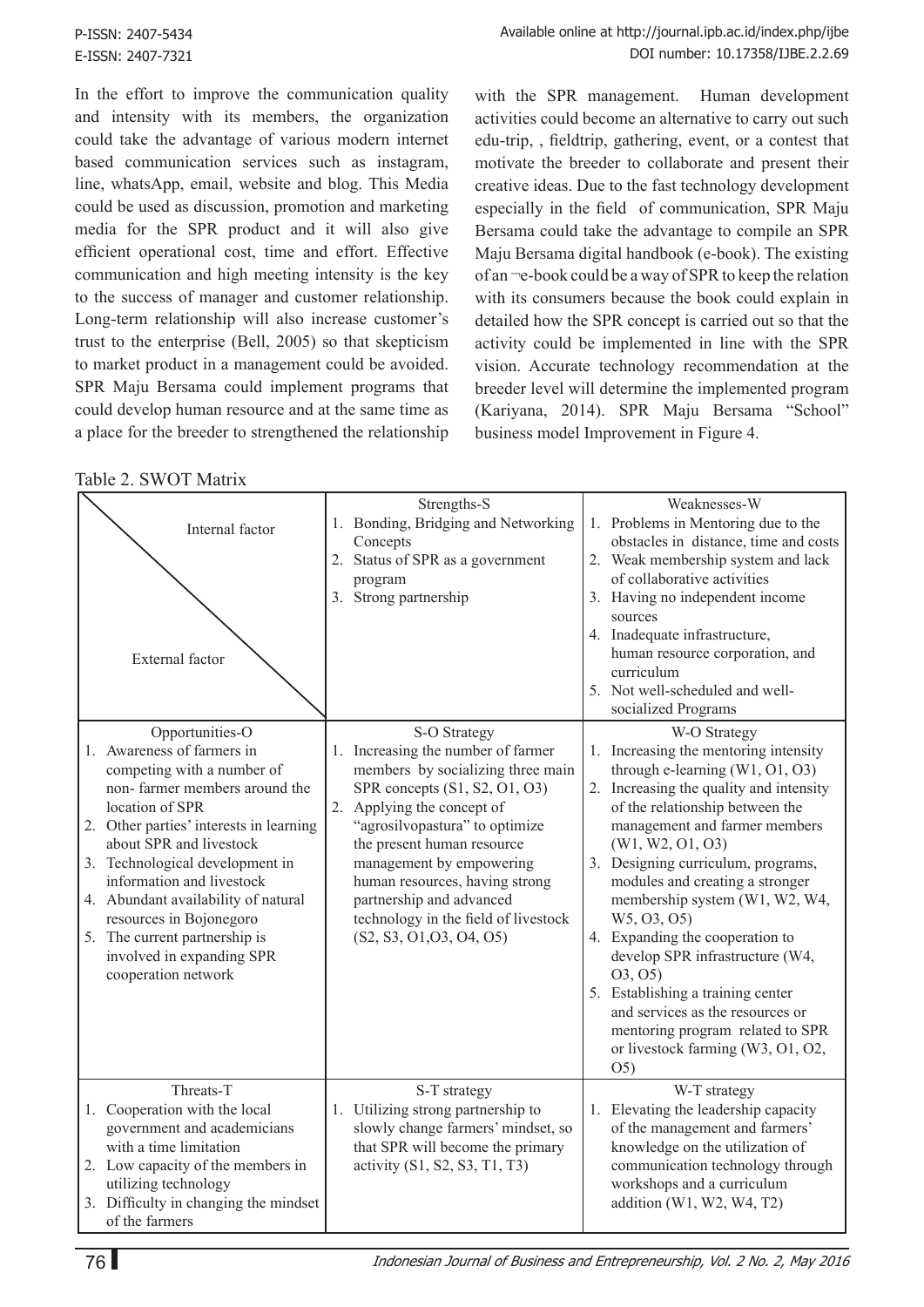

Figure 4. SPR Maju Bersama "school" business model improvement

To ensure the "school" program implementation in the future, SPR Maju Bersama could optimize the member contribution/share ownership and SPR product sale, to bring in revenue streams. The advantage of the improvement of the internet channels also gives an opportunity to the income resource such as royalty from an advertisement, while improvement on the key activities will provide another source in terms of funding from a collaboration program established with the strategic customers.

SPR could improve the accompaniment services enhancement by constructing routine and scheduled yearly program and activity target available manually or digitally. The time and distance limitation of the academician could be overcome through e-learning as an innovation in material delivery, while the practice

still has to be done in the field. The Networking value offered by the SPR to its customers need to optimized through active promotion with wide scale to obtain more investor. Indirectly the main resource should also be improved by creating a legalized SPR brand. This is a way of earning candidate customers, trust and community towards SPR and also as organization identity. The extension of network could also be done by taking the advantage of the modern information technology. Due to the limitation of SPR Maju Bersama in providing the physical and human resource, the SPR need to optimize the resources through innovation of new resources. In this regard, SPR Maju Bersama required some facilities to support the key activities i.e. e-learning activities, animal husbandry infrastructure development and institutional legalization.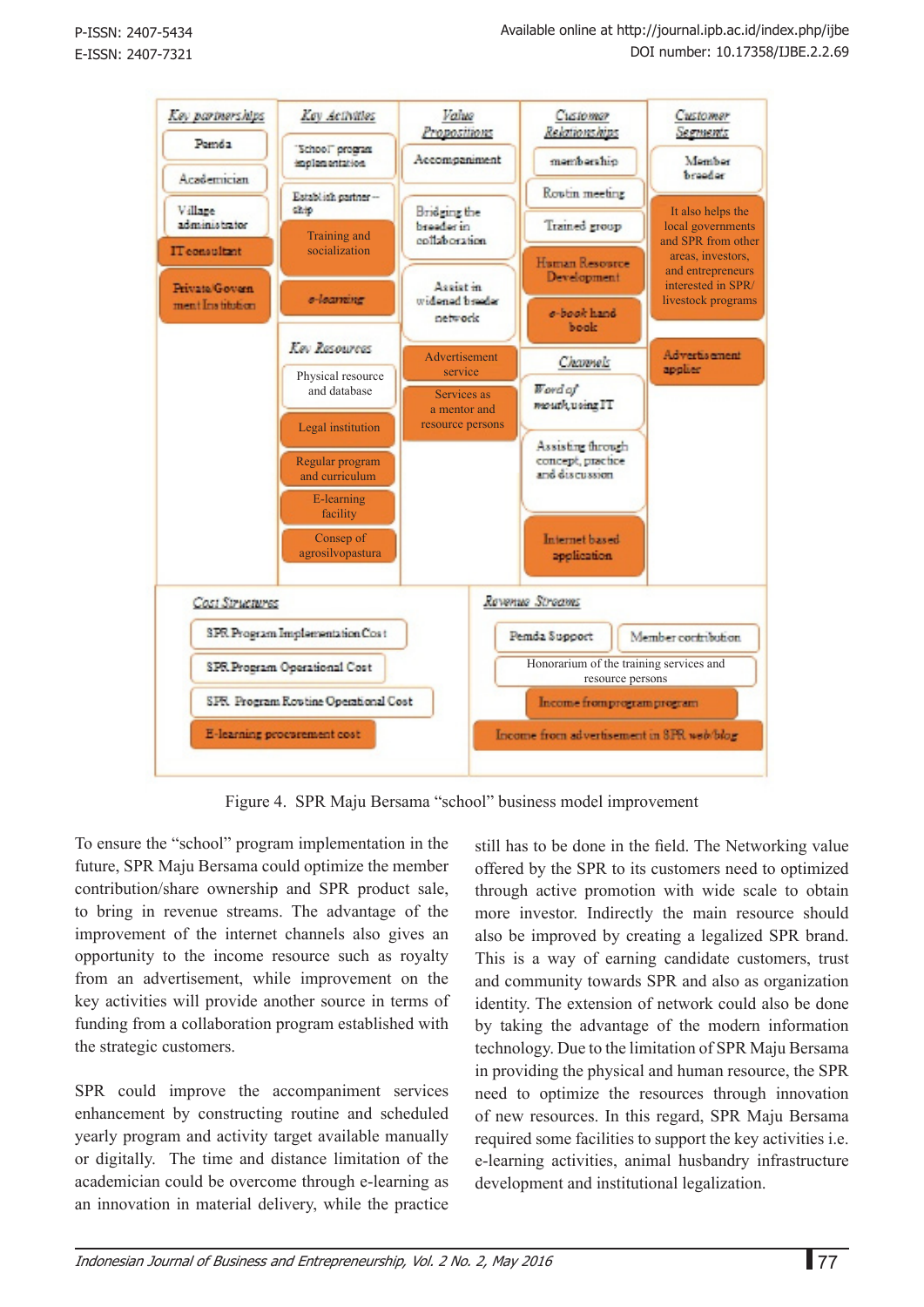The strong partnership among the SPR Maju Bersama with pemda, academician and village administration has to be maintained and managed through a good communication. Partnership or collaboration with an institution that has a brand in the community will present a value to the enterprise (Hills, 2012). Partnership with the government is an important factor to obtain higher efficiency in implementing an innovation activity. (Musaeva, 2015). SPR also needs to widen network with other partners in developing the "school" program. There are many wide open opportunity but could not be obtained by the SPR due to the incapability of the human resource taking the market opportunity. Human resource soft skill is needed to be improved through training courses in the field of marketing and communication. All changes in every element will affect the budget structure of the SPR in the future especially in the procurement of e-learning facility.

## **SPR Maju Bersama "School" Business Model Improvement Program**

In the effort to optimize the SPR implementation, basically there are three major concept that became value propositions offered by the SPR to the customer. This is due to that the value propositions could become the conceptual base and business model implementation and also as superior added value to the financial aspect, social and strong continuity (Carayannis dan Campbell, 2009; Carayannis dan Campbell, 2010; Carayannis et al. 2012). The three concepts have to be integrated to reach the SPR vision and mission. The new organizational business model design has to be able to motivate the inter organization functional and collaboration, to be able to reduce the obstacle in the business model environment and able to synchronize the changing internal and external business environment. (Carayannis, 2014). The following are the improvement programs implemented by the SPR Maju Bersama based on the business model improvement:

## 1. Accompaniment concept (bonding)

Continued learning through e-learning program. E-learning is learning delivery using the internet technology and has a wide extent. (Rosenberg, 2001). In this program breeder has a routine tutorial every weekend. The objective of this program is to keep the tutorial intensity and meeting between the breeder and the academician so that the breeder stay focused on the tutorial.

Carried out leadership training and socialization to the SPR curriculum. Weak leadership is the major factor of the lack of effectivity in a group, so that the organization has to pay more attention to the factor (Machacha, 2008).

Establishing consultation and assistance services in relation to SPR and livestock farming field can become a platform for various external parties to obtain new knowledge regarding SPR and livestock farming. To date, SPR Maju Bersama has become the Pilot SPR and frequently receives guests from various parties including the other local governments intending to establish SPR in their area and some entrepreneurs visiting SPR Maju Bersama office to learn how to manage livestock farming business satisfactorily.

#### 2. Collaboration concept (bridging)

Legalized the institution as an effort to widen the network with strategic partners in developing SPR Maju Bersama facility and infrastructure. The legalized institution will be the starting capital to establish cooperation based collective enterprise. This is because cooperation has values that suitable to SPR. The cooperation will become part of SPR Maju Bersama to develop the beef cattle in the future.

Conducted human development activities as the effort to strengthen the organization collaboration. Member breeder need simple activities but can strengthen the internal organization such as gathering, exhibition, contest, and Edu tourism.

#### 3. Collaboration concept (networking)

Established marketing agent as a network to widen relation. The Marketing agent will be under the SPR Maju Bersama marketing division. Each SPR Maju Bersama trained group will be given target investor or other strategic partner candidate appointed and controlled by the manager. This will motivate SPR to be more focused on extending partnership for future SPR facility and infrastructure development. Collaborative relation, innovative tutorial, instructor reputation, and good networking quality is the most important factor that determine the success of a "school" program (Bokor, 2011).

Optimized the information technology in the promotion and marketing of SPR Maju Bersama to the candidate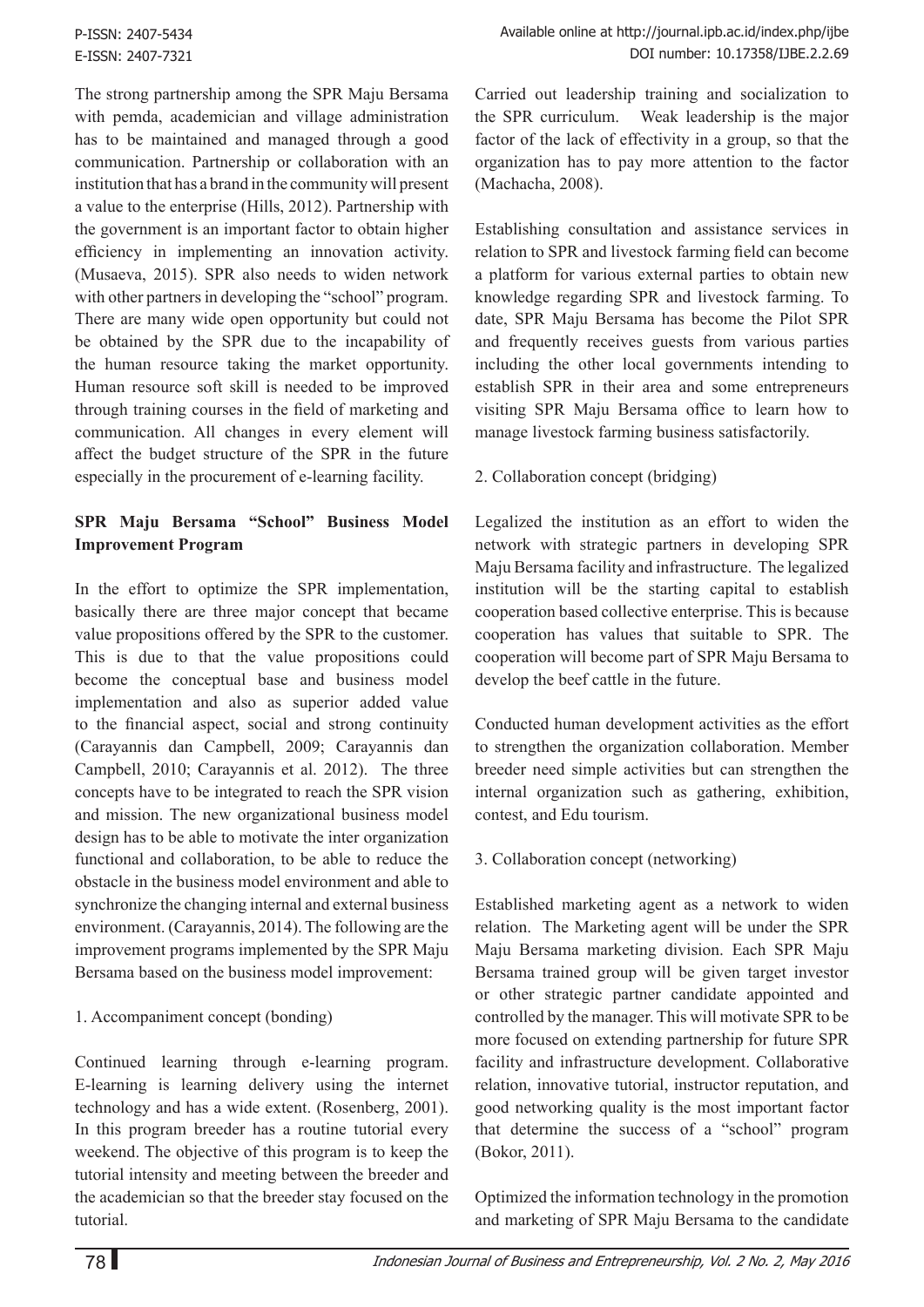breeder member external party that potential to become SPR strategic partner. The use of the website present complete data of SPR Maju Bersama, implemented "school" activities, and collaboration offered to the investor/private institution/government institution could be done. This will also be the first step to introduce SPR Maju Bersama to the community so that when a business process is implemented through a collective enterprise, the SPR product could be easily accepted because it is known previously. Mobile promotion is also and effective media to introduce SPR. This is aimed to motivate the community in a short term (Andrews, 2016). The use of internet as a promotion media is very potential in a business development, to present performance and new promotion concept. In a research Apăvăloaie (2014) it was clarified the effect of the internet that gave new opportunity to innovate, where through the internet there is a change on how to inform, contact the customer, supplier and staff in marketing, promotion and other business activity.

#### **Managerial Implication**

The result of the research presented an illustration to the SPR Maju Bersama on the present implemented business model so that the organization knows what has to be improved from the business model. The recommended BMC is aimed to minimize the strategic issue that threat the organization activities continuation. The strategic alternative implementation and the program obtained from analysis result could help SPR Maju Bersama to strengthen the organization and improve the effectivity of "school" program that will affect the beef cattle in the future. Matters to be done: a) implement organizational strength followed by integrating working system procedure, curriculum and "school" program with stakeholder involved. The stronger the organization is, the better the implemented "school" program, that will affect the mindset, knowledge and breeder skill; b) Legalized cooperation based Institution as a first step to extend business partnership; c) Organization development pattern has to comply with SPR general guidance of the Director General of Animal Husbandry and Animal Health (DPKH) Year 2015 i.e. focus on the availability of facility and technical service, facility and marketing services and economic services that motivate the SPR business model implementation in one management.

# **CONCLUSIONS AND RECOMMENDATIONS**

#### **Conclusions**

The research pointed out that the identification of "school" business model implemented by the SPR Maju Bersama was depicted on nine elements of business model canvas. The SWOT analysis identification on each BMC element showed that SPR Maju Bersama has weaknesses covering limited accompaniment due to distance, time and budget; inefficient coordination; unscheduled program and not well communicated; insufficient infrastructure, legalized institution, Human Resource and curriculum. So that improvement need to be implement to some business model elements except for customer segments and value proposition elements.

Improvement in the "school" program through SWT matrix results in nine strategies, namely: 1) increasing the number of farmer members through continuous socialization; 2) applying the concept of "agrosilvopastura" to optimize the human resource management in Kedungadem area; 3) increasing the mentoring intensity through e-learning; 4) increasing the relationship quality and intensity between the management and farmers; 5) designing curriculum, programs, and digital based modules as well as strengthening the membership system; 6) expanding the partnership by utilizing technological information and partnership to develop SPR infrastructure; 7) establishing the training center and services of resource persons or mentors related to the fields of SPR and livestock farming; 8) utilizing the strong partnership in order to slowly change the farmers' mindset; 9) elevating the leadership capacity of the management and the use of communication technology. These strategies are elaborated in forms of improvement programs focusing on value propositions offered by SPR Maju Bersama.

## **Recommendation**

The SPR Maju Bersama need to strengthen the organization through improvement of communication intensity through activities such as gathering, contest, and edutourism alsor optimized the tutorial process. Extension on the facility and infrastructure of "school" major program need to be carried out soon, covering cow availability and sample cage, machinery, and feed processor equipment, greenery planting area, curriculum, SPR handbook, and "school "activity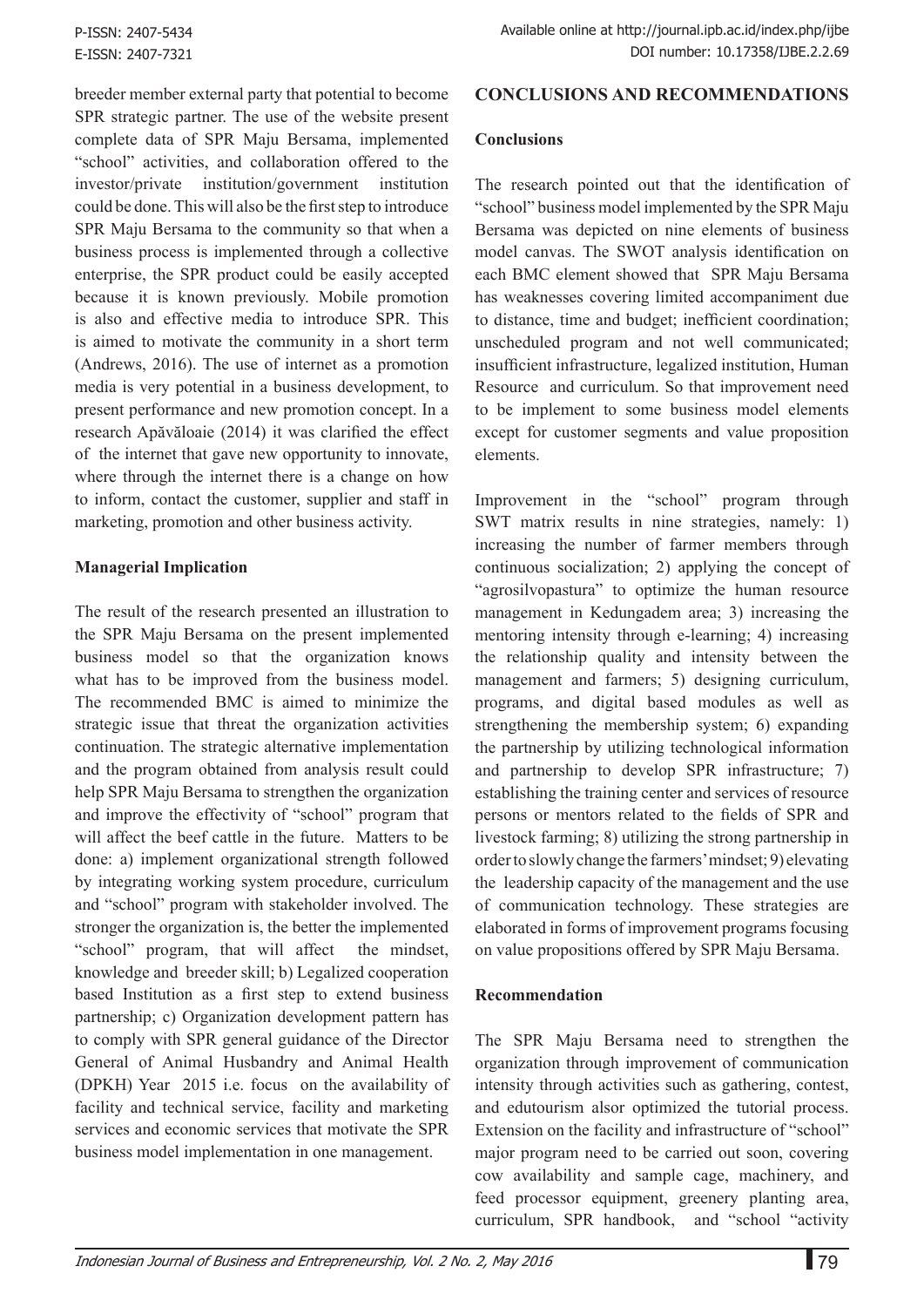facility in class as well as e-learning. The effort of SPR Maju Bersama in extending the networking with the investor and other strategic partners could be done using the advanced communication technology. For further research, a strategic implementation until the evaluation stage is needed to enrich the research.

## **Acknowledgement**

The writer acknowledge the support and express his gratitude to the Lembaga Pengelola Dana Pendidikan (LPDP) of Republic of Indonesia, the Finance Ministry of the Republic of Indonesia who has sponsored the entire budget for this research through the Indonesian Education Scholarship.

## **REFERENCES**

- Abdelkafi N, Makhotin S, Posselt, T. 2013. Business model innovations for electric mobility-what can be learned from existing business model patterns? *International Journal of Innovation Management* 17(1): 1340003. http://dx.doi. org/10.1142/S1363919613400033.
- Andrews M, Goehring J, Hui S, Pancras J, Thornswood L. 2016. Mobile promotions: A framework and research priorities. *Journal of Interactive Marketing* 34: 15–24. http://dx.doi.org/10.1016/j. intmar.2016.03.004.
- Apăvăloaie EI. 2014. The impact of the internet on the business environment. *Procedia Economics and finance* 15: 951–958.
- Bell, Simon J, Seigyoung A, Karen S. 2005. Customer relationship dynamics: service quality and customer loyalty in the context of varying levels of customer expertise and switching costs. *Acedemy of Marketing Science* 33 (2): 169 –183. http://dx.doi.org/10.1177/0092070304269111.
- Bokor J. 2011. Universitas at risk in a demand driven market: Einst & Young study, Ernst & Young. http://www.ey.com. [3 Maret 2016].
- [BPS] Badan Pusat Statistik. 2013. Data Sensus Pertanian 2013. Jakarta: BPS.
- Carayannis EG, Barth TD, Campbell DF. 2012. The Quintuple Helix innovation model: Global warming as a challenge and driver for innovation. *Journal of Innovation and Entrepreneurship* 1(1):1–12. http://dx.doi.org/10.1186/2192-5372- 1-1.

Carayannis EG, Campbell DF. 2009. ''Mode 3'' and

''Quadruple Helix'': Toward a 21st century fractal innovation ecosystem. *International Journal of Technology Management* 46(3–4): 201–234. http://dx.doi.org/10.1504/IJTM.2009.023374.

- Carayannis EG, Campbell DF. 2010. Triple Helix, Quadruple Helix and Quintuple Helix and how do knowledge, innovation and the environment relate to each other? A proposed framework for a transdisciplinary analysis of sustainable development and social ecology. *International Journal of Social Ecology and Sustainable Development* 1(1): 41–6. http://dx.doi. org/10.4018/jsesd.2010010105.
- Carayannis EG, Sindakis S, Walter C. 2014. Business model innovation as level of organizational sustainability. *Journal of Technology Transformation* 40: 85–104. http://dx.doi. org/10.1007/s10961-013-9330-y.
- Casadesus MR, Ricart JE. 2010. From strategy to business models and onto tactics. *Long Range Plan* 43: 195–215. http://dx.doi.org/10.1016/j. lrp.2010.01.004.
- Chesbrough H. 2010. Business model innovation: Opportunities and barriers. *Long Range Planning*  43(2–3): 354–363. http://dx.doi.org/10.1016/j. lrp.2009.07.010.
- Hill P. 2012. The search for differentiated and engaging student experience. http://mfeldstein.com [20 Maret 2016].
- Johnson MW. 2010. *Seizing The White Space: Business Model Innovation for Growth and Renewal.*  Boston: Harvard Business Press.
- Kastelle T. 2012. Eight models of business models, and why they are important. http://timkastelle.org. [15 Oktober 2015].
- Kariyana IK. 2014. Economic impact assessement of integrated crop management farmer field school program on corn production in Indonesia. *International Journal of Food and Agricultural Economics* 2 (4): 13–26.
- [LPPM IPB] Lembaga Penelitian dan Pengabdian kepada Masyarakat Institut Pertanian Bogor. 2015. *Buku panduan sekolah peternakan rakyat (SPR 1111).* Bogor: Institut Pertanian Bogor.
- Machacha A. 2008. Farmer field schools in Bungoma District of Western Kenya: A rapid appraisal [tesis]. Perancis: Iowa State University.
- McGrath RG. 2010. Business models: A discovery driven approach. *Long Range Planning*  43(2–3): 247–261. http://dx.doi.org/10.1016/j. lrp.2009.07.005.